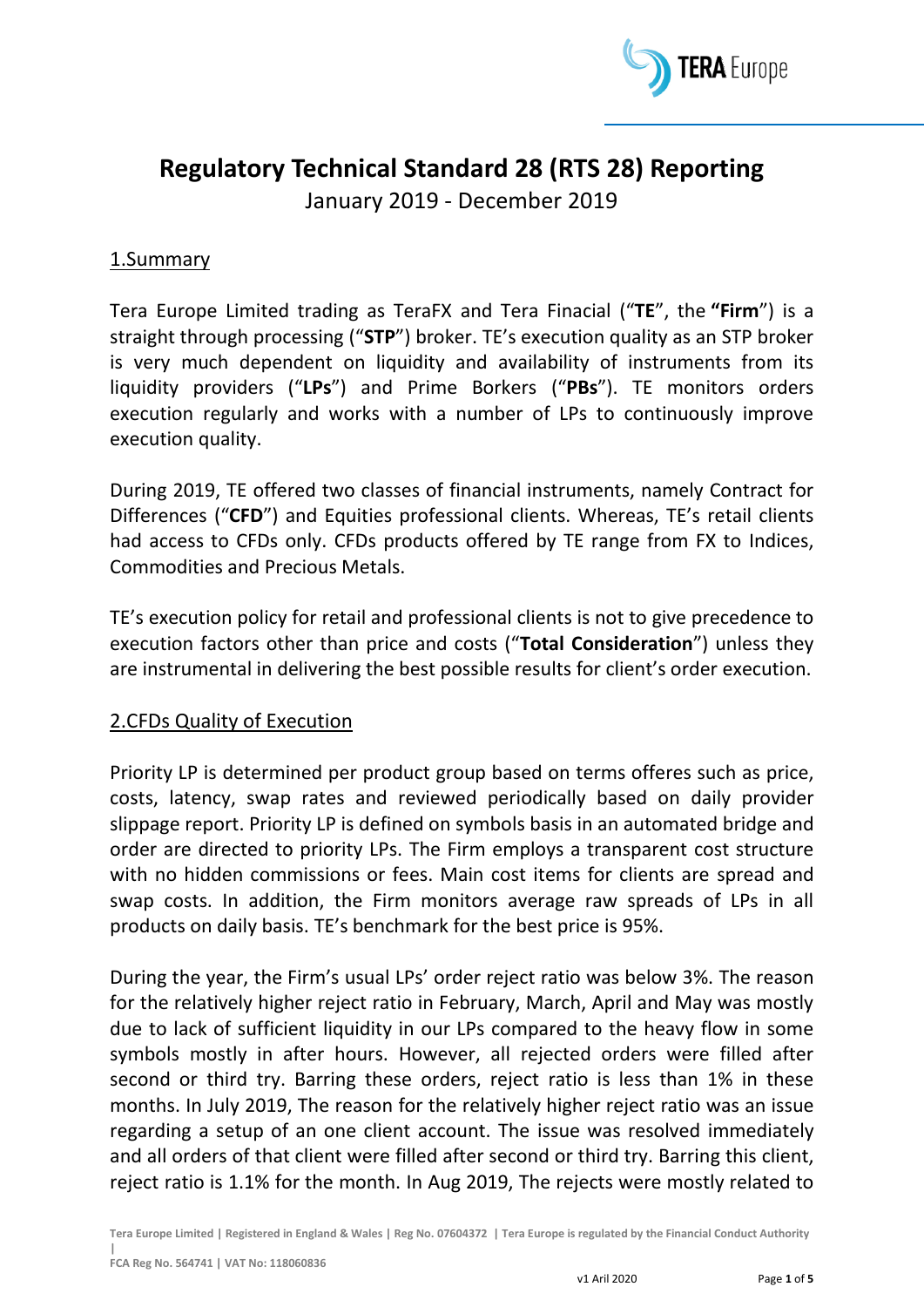

only one client. The client's EA sent orders at the levels not avaliable in the market hence the rejects. All rejects were filled in the second or third try when prices were modified. Barring this client, reject ratio is 1.2% for the month. *Table 1. ORDER REJECT RATIOS -LPS 2019 ANNUAL DATA:*



During 2019, orders' execution latency was within reasonable range: 117 milliseconds on average.

#### *Table 2. AVERAGE DURATION OF ORDERS PER MONTH IN 2019*

|                   | <b>Average Duration</b> | <b>Average Max Duration</b> | <b>Average Min Duration</b> |                     |
|-------------------|-------------------------|-----------------------------|-----------------------------|---------------------|
| 2019              | (ms)                    | top 10% (ms)                | bottom 10% (ms)             | <b>Total orders</b> |
| Jan               | 106                     | 214                         | 34                          | 92125               |
| Feb               | 119                     | 367                         | 23                          | 82444               |
| Mar               | 143                     | 551                         | 24                          | 92573               |
| Apr               | 153                     | 552                         | 23                          | 82759               |
| May               | 159                     | 692                         | 26                          | 96583               |
| Jun               | 135                     | 586                         | 19                          | 60081               |
| Jul               | 100                     | 226                         | 22                          | 44690               |
| Aug               | 96                      | 230                         | 17                          | 45429               |
| Sep               | 95                      | 247                         | 17                          | 49725               |
| Oct               | 101                     | 301                         | 17                          | 45937               |
| Nov               | 94                      | 185                         | 16                          | 36170               |
| <b>Dec</b>        | 99                      | 198                         | 14                          | 40152               |
| * ms: millisecond |                         |                             |                             |                     |
| 2019AVERAGE       | 117                     | 363                         | 21                          |                     |

**Tera Europe Limited | Registered in England & Wales | Reg No. 07604372 | Tera Europe is regulated by the Financial Conduct Authority**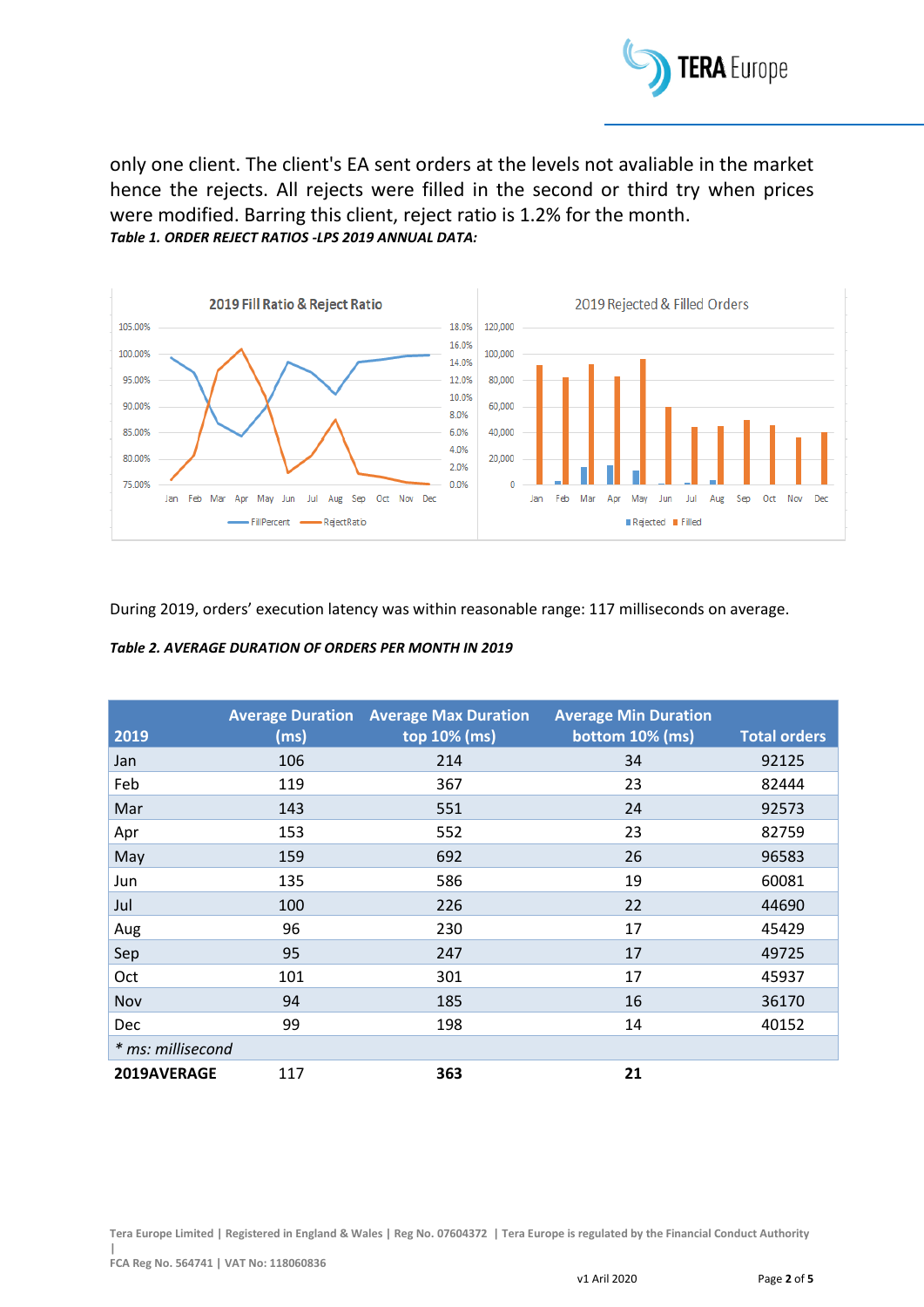

For information regarding PROFESSIONAL clients as per Annex II of Commission Delegated Regulation (EU) 2017/575 see table 3 below.

#### **Table 3. PROFESSIONAL CLIENTS**

| <b>Class of Instrument</b>                                                            | <b>Contracts for Difference</b>                                                        |                                                                                      |                                    |                                          |                                     |
|---------------------------------------------------------------------------------------|----------------------------------------------------------------------------------------|--------------------------------------------------------------------------------------|------------------------------------|------------------------------------------|-------------------------------------|
| Notification if <1 average trade per<br>business day in the previous year             | N                                                                                      |                                                                                      |                                    |                                          |                                     |
| Top five execution venues ranked in<br>terms of trading volumes (descending<br>order) | Proportion<br>of volume<br>executed<br>as a<br>percentage<br>of total in<br>that class | Proportion<br>of orders<br>executed<br>as<br>percentage<br>of total in<br>that class | Percentage<br>of passive<br>orders | Percentage<br>οf<br>aggressive<br>orders | Percentage<br>of directed<br>orders |
| TMP (529900WZQBZ6KA701930)                                                            | 47.36%                                                                                 | 18.75%                                                                               | 0.00%                              | 100.00%                                  | 0.00%                               |
| Squared (635400GNRY1S6JXJSV51)                                                        | 41.95%                                                                                 | 69.11%                                                                               | $0.00\%$                           | 100.00%                                  | 0.00%                               |
| ISPRIME HK(54930069ZHRSYSPI5H57)                                                      | 0.00%                                                                                  | $0.00\%$                                                                             | $0.00\%$                           | 100.00%                                  | 0.00%                               |
| ISPRIME UK(549300F62BRRDZKCUZ58)                                                      | 0.17%                                                                                  | 0.02%                                                                                | 0.00%                              | 100.00%                                  | 0.00%                               |
| IG(21380017XKSVQ3LC3V75)                                                              | 0.02%                                                                                  | 0.03%                                                                                | 0.00%                              | 100.00%                                  | 0.00%                               |
| CFH (549300FSY1BKNGVUOR59)                                                            | 10.50%                                                                                 | 12.04%                                                                               | 0.00%                              | 100.00%                                  | 0.00%                               |

For information regarding RETAIL clients as per Annex II of Commission Delegated Regulation (EU) 2017/575 see table 4 below.

| <b>Class of Instrument</b>                                                            | <b>Contracts for Difference</b>                                                        |                                                                                      |                                    |                                          |                                     |
|---------------------------------------------------------------------------------------|----------------------------------------------------------------------------------------|--------------------------------------------------------------------------------------|------------------------------------|------------------------------------------|-------------------------------------|
| Notification if <1 average trade per<br>business day in the previous year             | N                                                                                      |                                                                                      |                                    |                                          |                                     |
| Top five execution venues ranked in<br>terms of trading volumes (descending<br>order) | Proportion<br>of volume<br>executed<br>as a<br>percentage<br>of total in<br>that class | Proportion<br>of orders<br>executed<br>as<br>percentage<br>of total in<br>that class | Percentage<br>of passive<br>orders | Percentage<br>οf<br>aggressive<br>orders | Percentage<br>of directed<br>orders |
| TMP (529900WZQBZ6KA701930)                                                            | 92.92%                                                                                 | 81.21%                                                                               | 0.00%                              | 100.00%                                  | 0.00%                               |
| Squared (635400GNRY1S6JXJSV51)                                                        | 4.88%                                                                                  | 13.11%                                                                               | 0.00%                              | 100.00%                                  | 0.00%                               |
| ISPRIME HK(54930069ZHRSYSPI5H57)                                                      | 0.00%                                                                                  | 0.00%                                                                                | 0.00%                              | 100.00%                                  | 0.00%                               |
| ISPRIME UK(549300F62BRRDZKCUZ58)                                                      | 0.02%                                                                                  | 0.13%                                                                                | 0.00%                              | 100.00%                                  | 0.00%                               |
| IG(21380017XKSVQ3LC3V75)                                                              | 0.00%                                                                                  | 0.00%                                                                                | 0.00%                              | 100.00%                                  | 0.00%                               |
| CFH (549300FSY1BKNGVUOR59)                                                            | 2.18%                                                                                  | 5.55%                                                                                | 0.00%                              | 100.00%                                  | 0.00%                               |

**Tera Europe Limited | Registered in England & Wales | Reg No. 07604372 | Tera Europe is regulated by the Financial Conduct Authority** 

**|**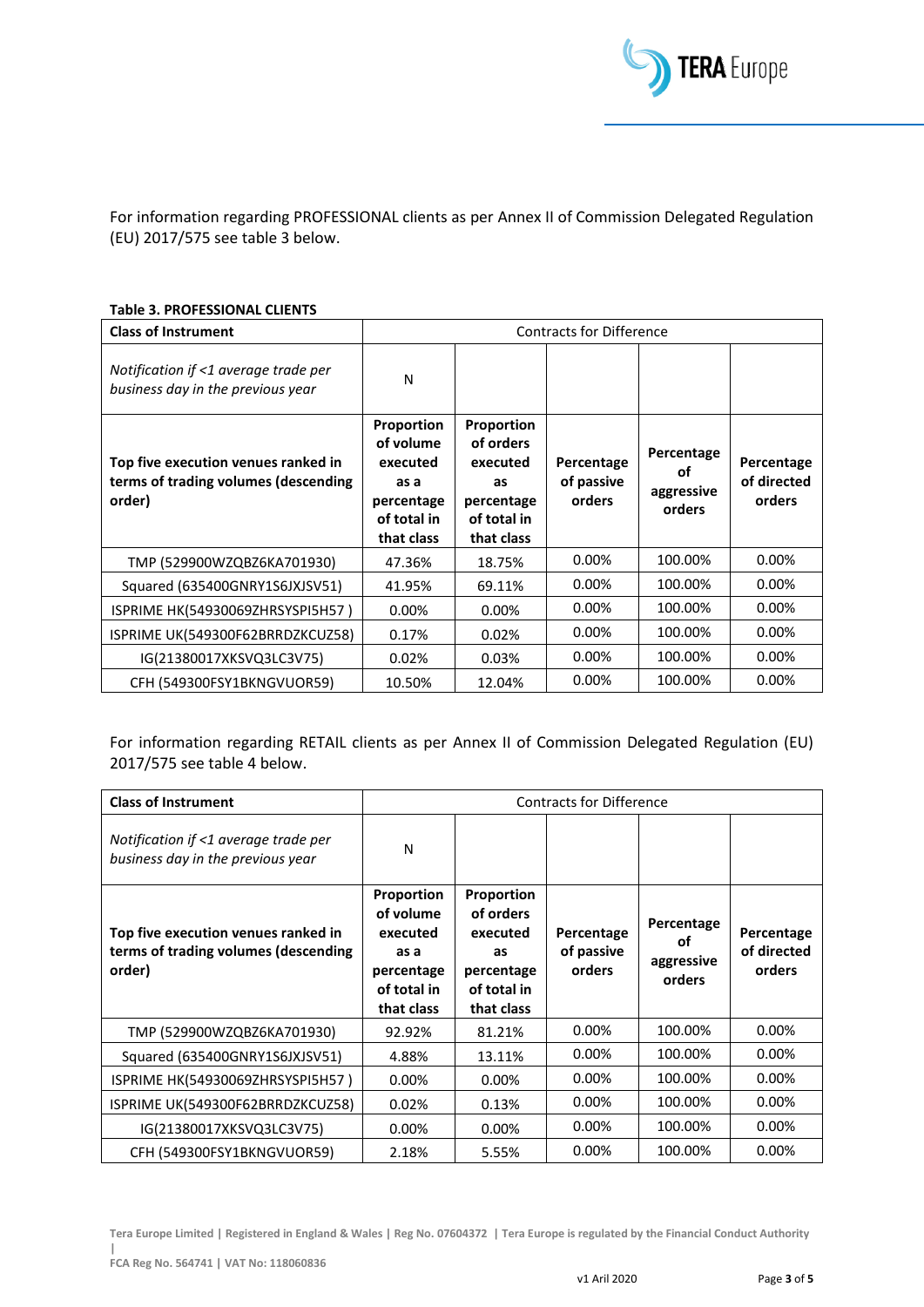

### 1. Equities Quality of Execution

During 2019, TE worked with Global Prime Partners ("GPP") - a Prime Broker to enable access to the stock exchange(s) for equity products.

For information regarding PROFESSIONAL clients as per Annex II of Commission Delegated Regulation (EU) 2017/575, see table 5 below.

| <b>Class of Instrument</b>                                                            | (a) Equity - Shares (i) Tick size liquidity bands 5 and 6 (from 2000 trades per day)       |                                                                                          |                                    |                                          |                                     |
|---------------------------------------------------------------------------------------|--------------------------------------------------------------------------------------------|------------------------------------------------------------------------------------------|------------------------------------|------------------------------------------|-------------------------------------|
| Notification if <1 average trade<br>per business day in the previous<br>year          | Y                                                                                          |                                                                                          |                                    |                                          |                                     |
| Top five execution venues<br>ranked in terms of trading<br>volumes (descending order) | <b>Proportion of</b><br>volume<br>executed as a<br>percentage of<br>total in that<br>class | <b>Proportion of</b><br>orders<br>executed as<br>percentage of<br>total in that<br>class | Percentage<br>of passive<br>orders | Percentage<br>οf<br>aggressive<br>orders | Percentage of<br>directed<br>orders |
| GPP (213800P92PNWWOSITY17)                                                            | 100%                                                                                       | 100%                                                                                     | 0%                                 | 100%                                     | 0%                                  |

#### **Table 5. PROFESSIONAL CLIENTS**

Information regarding RETAIL clients as per Annex II of Commission Delegated Regulation (EU) 2017/575: TE had no retail clients trading in "(a) Equities – Shares & Depositary Receipts" class of financial instrument.

### **Other**

*Close links, conflicts of interests, and common ownerships:* Among the Clearers, TE uses Tera Yatırım Menkul Degerler ("TMP"). TMP does not provide price feed, however. There are no close links with other LPs. No conflict of interest was identified between TE and its LPs.

*Specific arrangements with execution venues*: TM absorbs negative balance amount incurred by TE's retail clients as a result of protection required by TE's regulator. TMP reimburses the negative balances to TE irrespective of LPs at which negative balance is related. TE cannot take market risk due to its licence limitation; as such this risk is passed to TMP. TMP is adequately capitalised to absorb this risk. TE has no other relevant arrangements or monetary and non-monetary benefits with any of its LPs.

*Change in the list of execution venues:* For CFDs, in 2019 vs 2018, TE did not work with Swiss Quote and Alpha Tech, instead TE added IG. In mid-December 2019, TE signed with a second PB for cash equity products, however, the systems set up and testing was carried to 2020.

*Execution differences according to client categorisation*: TE's Best Execution Policy applies to both Retail and Professional client categories. There are no major differences; total consideration is the main factor in the execution.